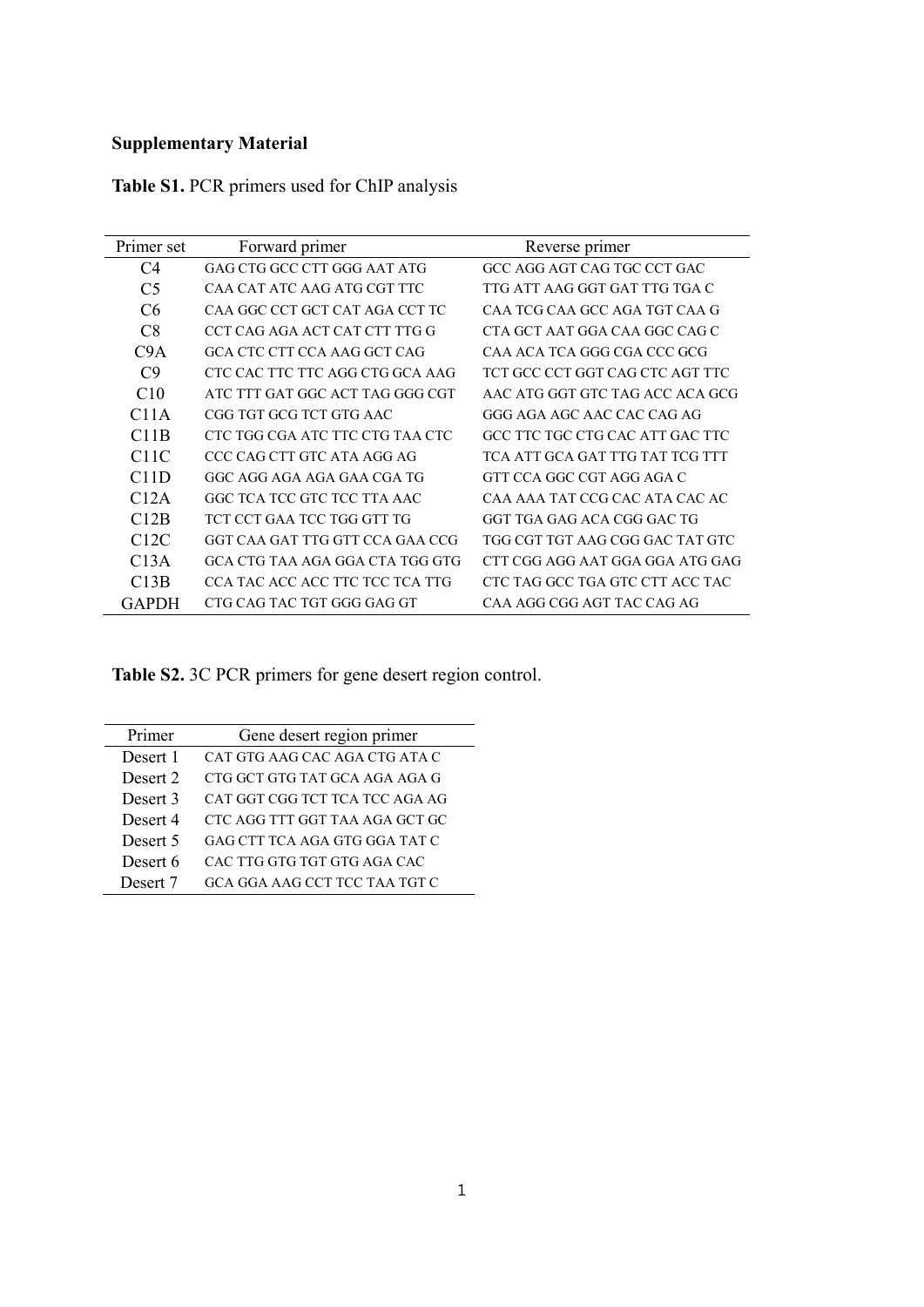**Table S3.** Quantitation of chromatin immunoprecipitation (ChIP) products by semi-qPCR (Fig. 2).

| Primer         | H3K4me3/H3   |                  |                  | H3K27me3/H3      |                  |                  |
|----------------|--------------|------------------|------------------|------------------|------------------|------------------|
|                | <b>Brain</b> | Trunk-anterior   | Trunk-posterior  | <b>Brain</b>     | Trunk-anterior   | Trunk-posterior  |
| C <sub>4</sub> | 0.000        | $0.753 \pm 0.01$ | $1.494\pm 0.11$  | $2.187 \pm 0.23$ | $0.631 \pm 0.00$ | $0.618 \pm 0.01$ |
| C <sub>5</sub> | 0.000        | $1.238 \pm 0.06$ | $1.816 \pm 0.17$ | $1.526 \pm 0.05$ | $0.838 \pm 0.01$ | $0.934 \pm 0.05$ |
| C6             | 0.000        | $1.456 \pm 0.32$ | $1.824 \pm 0.17$ | $4.348 \pm 1.16$ | $2.695 \pm 0.81$ | $1.250 \pm 0.34$ |
| C8             | 0.000        | $0.938 \pm 0.03$ | $4.529\pm0.46$   | $2.034\pm0.18$   | $0.878 \pm 0.02$ | $1.969 \pm 0.15$ |
| C9A            | 0.000        | $0.365 \pm 0.04$ | $1.097\pm0.01$   | $1.074 \pm 0.04$ | $0.247\pm0.05$   | $0.109 \pm 0.07$ |
| C9A            | 0.000        | $0.164\pm0.08$   | $2.328\pm0.18$   | $1.424 \pm 0.11$ | $0.350 \pm 0.09$ | $0.659\pm0.06$   |
| C10            | 0.000        | 0.000            | $0.492 \pm 0.07$ | $0.472 \pm 0.06$ | $0.037 \pm 0.05$ | 0.000            |
| C11D           | 0.000        | 0.000            | $0.727 \pm 0.04$ | $0.848 \pm 0.02$ | $0.396 \pm 0.06$ | $0.547 \pm 0.04$ |
| C11C           | 0.000        | 0.000            | $0.959\pm0.03$   | $1.319 \pm 0.06$ | $0.360 \pm 0.09$ | $0.939 \pm 0.06$ |
| C11B           | 0.000        | 0.000            | $0.584 \pm 0.02$ | $0.838 \pm 0.02$ | $0.344 \pm 0.05$ | $0.337 \pm 0.06$ |
| C11A           | 0.000        | 0.000            | $0.023 \pm 0.03$ | $0.610 \pm 0.05$ | $0.229 \pm 0.06$ | $0.258 \pm 0.08$ |
| C12C           | 0.000        | 0.000            | $0.714 \pm 0.02$ | $1.661 \pm 0.07$ | $0.865 \pm 0.02$ | $0.743 \pm 0.06$ |
| C12B           | 0.000        | 0.000            | $0.267\pm0.07$   | $0.679 \pm 0.04$ | $0.190\pm0.06$   | $0.119 \pm 0.08$ |
| C12A           | 0.000        | 0.000            | $0.206 \pm 0.10$ | $0.911 \pm 0.04$ | $0.246 \pm 0.04$ | $0.388 \pm 0.04$ |
| C13B           | 0.000        | 0.000            | $0.358 \pm 0.05$ | $0.974 \pm 0.03$ | $0.138 \pm 0.07$ | $0.184 \pm 0.08$ |
| C13A           | 0.000        | 0.000            | $0.283 \pm 0.05$ | $1.273 \pm 0.11$ | $0.171 \pm 0.07$ | $0.221 \pm 0.07$ |

\*H3K4me3 and H3K27me3 relative to histone H3.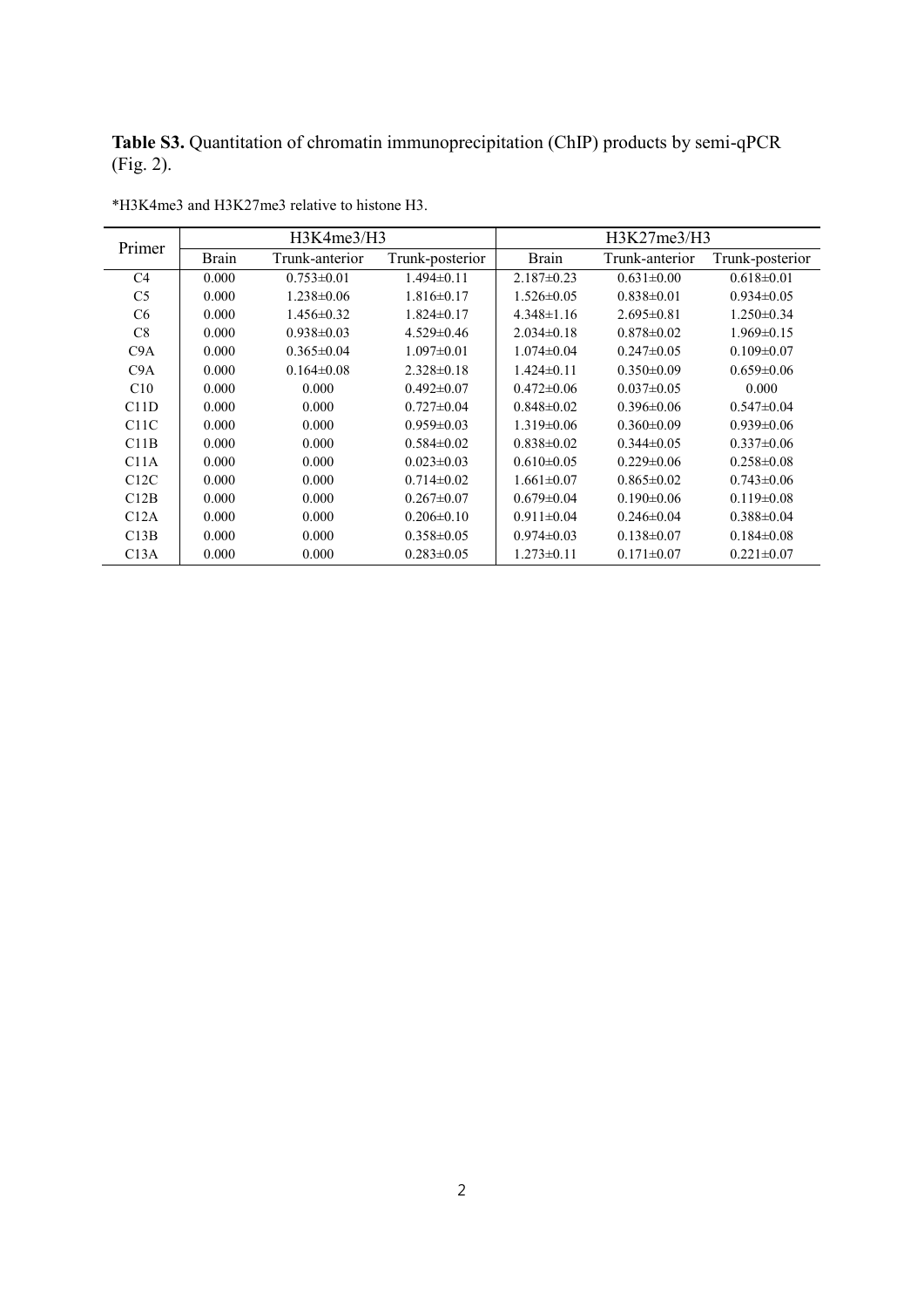

Fig. S1. The crosslinking efficiency control of 3C templates. (A) A schematic presentation of the beta-actin locus. The black arrows indicate 3C PCR primers of 1, 2 and 4 that were used to amplify the ligation products resulting from the crosslinking of the adjacent *Hin*dIII fragments. The 2, 3 primers were used to normalize the 3C results from different 3C templates. (B) The 3C PCR results were normalized using the genomic quantity signal (2 and 3 primers). Relative crosslinking efficiency was characterized to allow for comparison of the crosslinking signal in brain, trunk-anterior and trunk-posterior templates.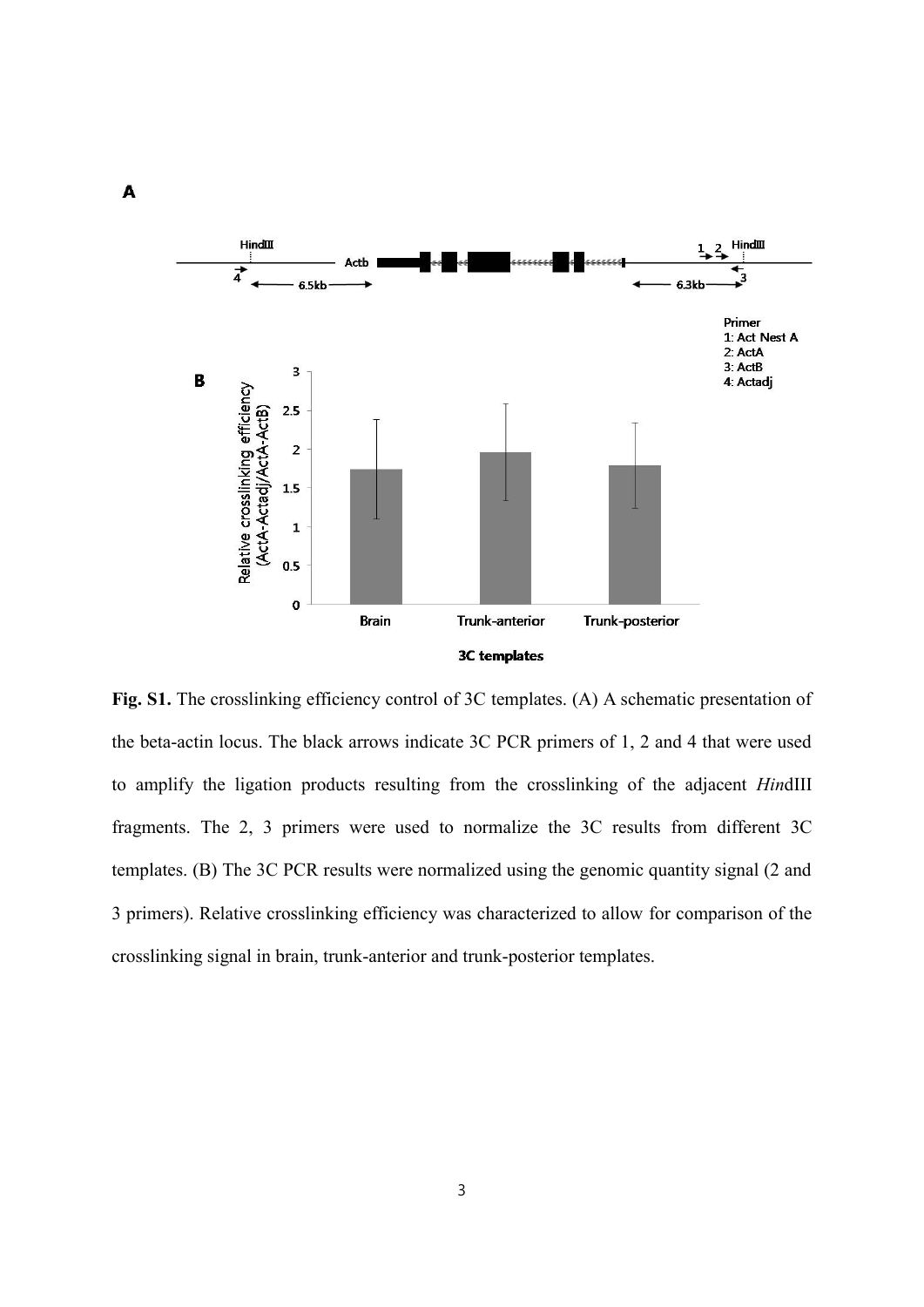

Fig. S2. Expression pattern of *Hox* cluster genes in E11.5 and E14.5 mouse embryos along the anteroposterior axis. (A) RT-PCR quantification of the expression of *Hoxc* cluster genes in five parts of E11.5 mouse embryos. Each lane refers to the five embryonic parts (see left panel for details). (B) RT-PCR analysis of *Hoxa, -b,* and -*d* cluster genes in the brain, and trunk-anterior and trunk-posterior regions of E14.5 mouse embryos. Genes located in the 5' end of each cluster tend to be expressed more in the posterior regions. RT-PCR was performed with the same materials that were used for the analysis of the *Hoxc* gene expression shown in Fig. 1. *β-actin* was used as a positive control for RNA integrity and cDNA synthesis. The data are representative of one of the three replicate experiments. B, brain; T-A, trunk-anterior; T-P, trunk-posterior.